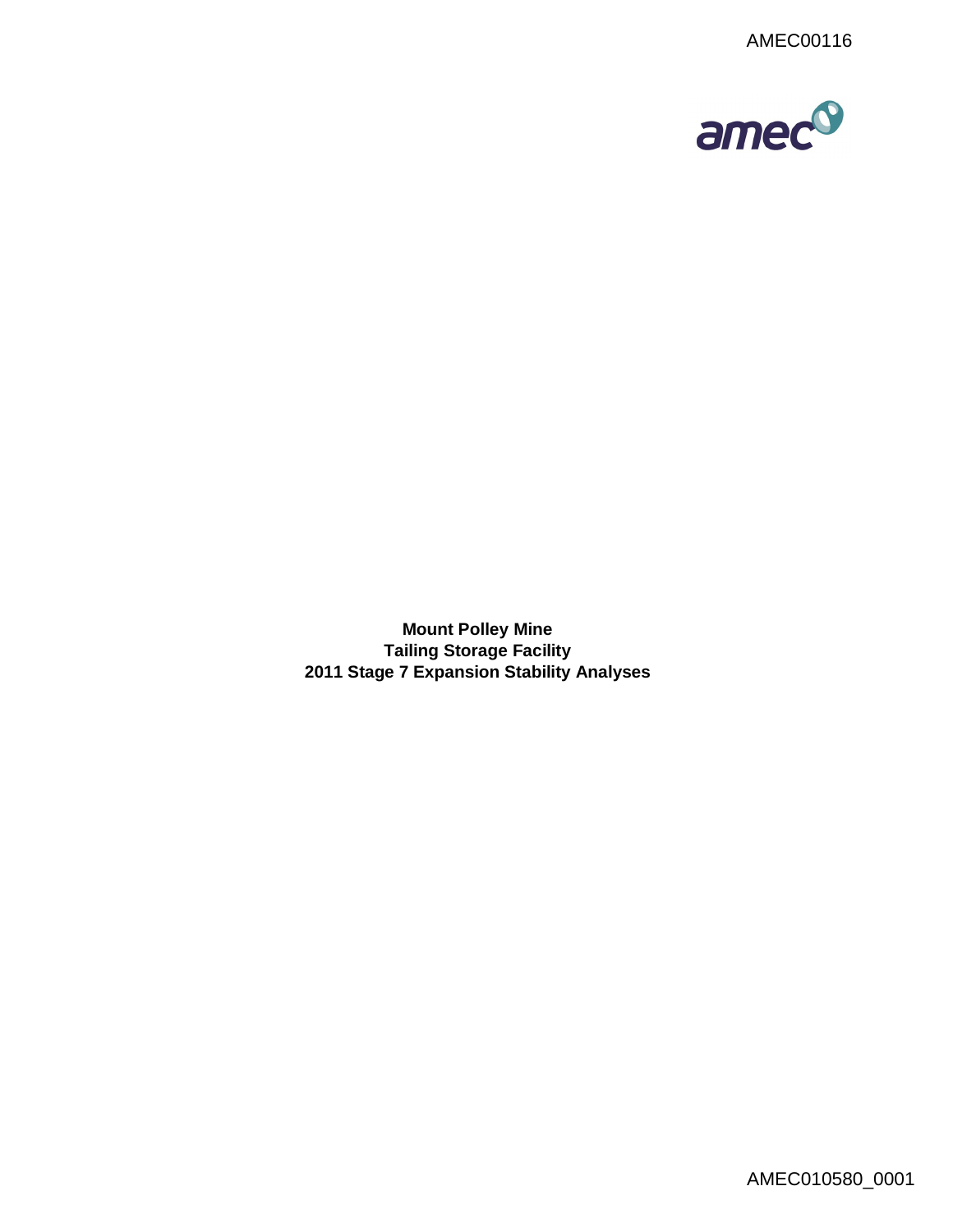

# **TABLE OF CONTENTS**

### **Page**

### **LIST OF FIGURES**

| Figure 2.1 |  |
|------------|--|
|            |  |

# **LIST OF TABLES**

| Table 2.1 |  |
|-----------|--|
| Table 3.1 |  |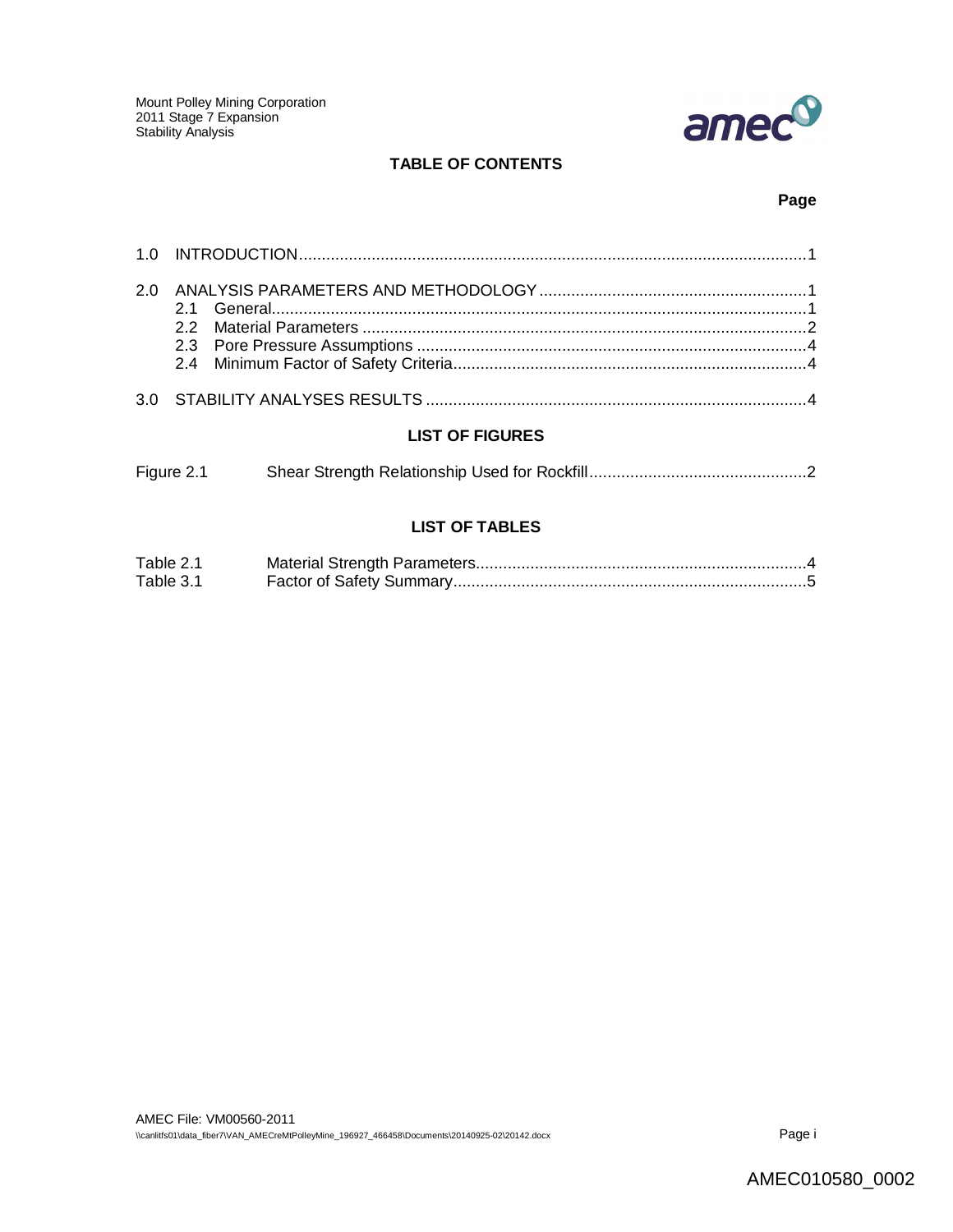

#### **1.0 INTRODUCTION**

Mount Polley Mine is wholly owned by Imperial Metals Corporation and operated by the Mount Polley Mining Corporation (MPMC), and is located 56 kilometres northeast of Williams Lake. Initial production began in 1997, with a temporary shutdown from October 2001 to March 2005. Currently it is estimated that the mill throughput is approximately 20,000 tpd. Tailings are deposited as slurry into the tailings storage facility (TSF). The TSF is comprised of one overall embankment that is approximately 4.2km in length. The embankment, based upon original separate embankments, is subdivided into 3 sections referred to as the Main Embankment, Perimeter Embankment and South Embankment. Heights vary along the embankment and are approximately 45m, 27, and 17m respectively, based upon the Main, Perimeter and South nomenclature. The design and construction monitoring of the TSF embankments to date has been completed under the direction of Knight Piésold Limited (KP). The overall embankment has incorporated a staged expansion design utilizing a modified centreline construction methodology. The latest expansion was completed in August 2010, which entailed a 4 m embankment raise to a consistent crest elevation of 958 m.

AMEC Earth & Environmental (AMEC) was retained by MPMC to provide design and construction monitoring for future expansions. To facilitate the additional volume of tailing from planned operations, the next expansion (Stage 7) is scheduled for 2011 and entails a 2.5m embankment raise to a crest elevation of 960.5 m.

The objective of the analyses presented herein was to assess the short term stability of the TSF under static loading conditions. The factor of safety required for long term conditions is 1.5 while for the short term conditions the factor of safety required is 1.3; both values consistent with the Canadian Dam Association Guidelines (CDA) (CDA, 2007) which is an industry standard for these facilities and endorsed for use by regulatory authority in British Columbia.

The analyses presented herein considered the stability related only to the 2011 expansion. This analyses is considered consistent with the short-term conditions but, at the same time, we would use the long-term CDA requirements for target values. In order to complete the stability analyses, three as-built sections of the embankments were modeled. The locations of these sections are shown in Appendix A, Figure 1.1.

#### **2.0 ANALYSIS PARAMETERS AND METHODOLOGY**

#### **2.1 General**

Two-dimensional limit equilibrium stability analyses were carried out using the computer code SLOPE/W (GeoStudio, 2007). The analyses utilized the Morgenstern-Price method of slices solution. There are seven main materials incorporated into the analyzed sections, Zone S (compacted till fill), Zone C (rockfill), tailings, foundation tills (ablation, basal), glaciolacustrine/glaciofluvial sediments, and bedrock. The material properties used for the analyses are based on previously established parameters assumed by KP (KP, 2005) with minor modification that AMEC deemed appropriate. The parameters used in the stability analyses presented herein are summarized in Table 2.1.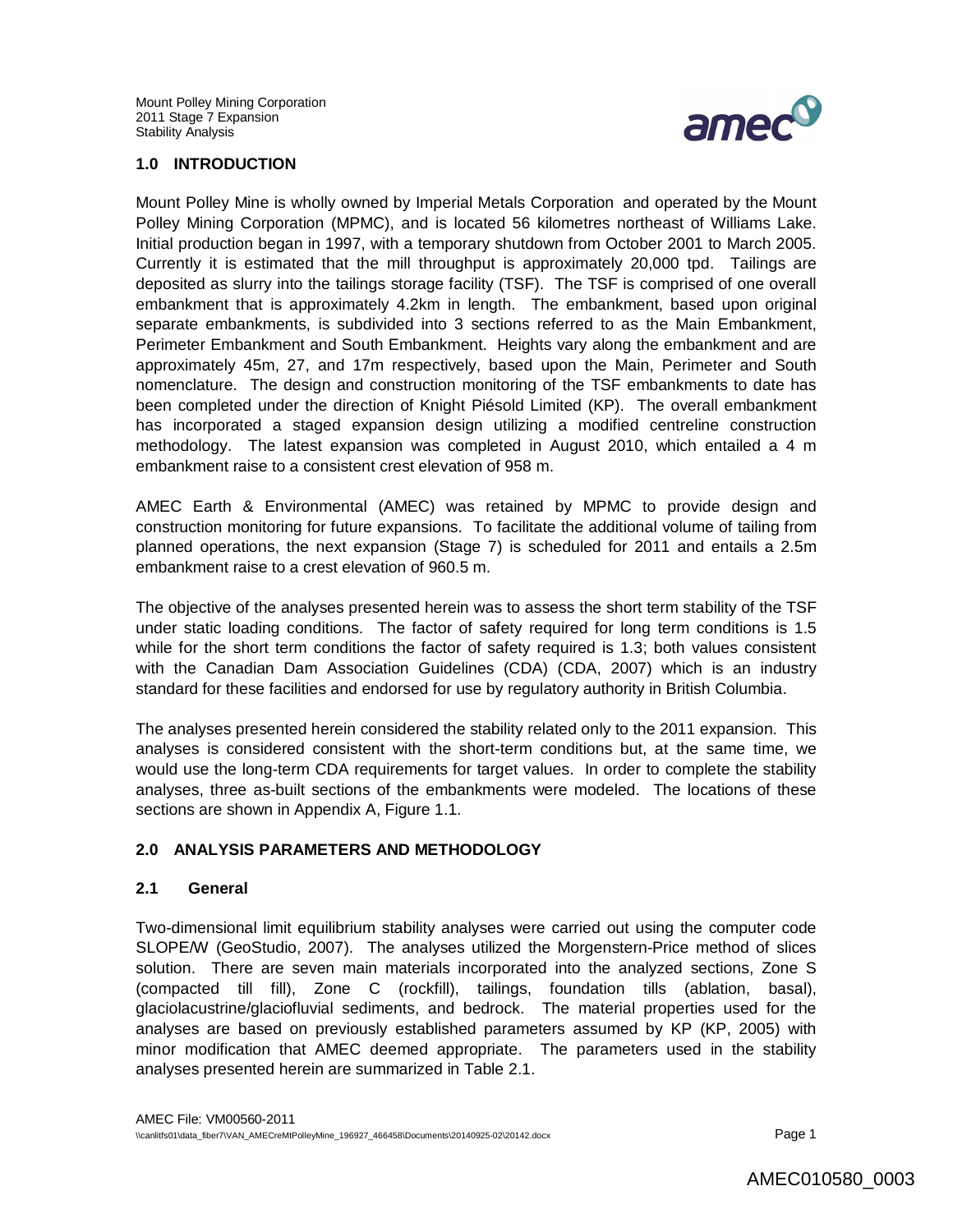

The stability of the three dam sections is dependent on the strength of the downstream rockfill shell and foundation materials. The compacted till core is supported by the downstream rockfill shell and does not directly contribute to the stability of the embankment.

### **2.2 Material Parameters**

### *Compacted Till Fill*

Not enough information is currently available to confirm or modify the material parameters, thus the material properties assumed by KP are utilized.

#### *Rockfill*

The rockfill shear strength is taken as stress-level dependent as per Leps (Leps, 1970), a universally utilized reference for such purposes, as illustrated in Figure 2.1.



*Figure 2.1 Shear Strength Relationship Used for Rockfill*

It is anticipated that the rockfill used for construction of the 2011 expansion will be comparable to that used for the past dam rises. As such, the trend for average rockfill was used because the rockfill is anticipated to be:

- strong and durable with high compressive strength;
- well-graded, and comprised of highly angular rock; and
- will receive moderate compactive effort.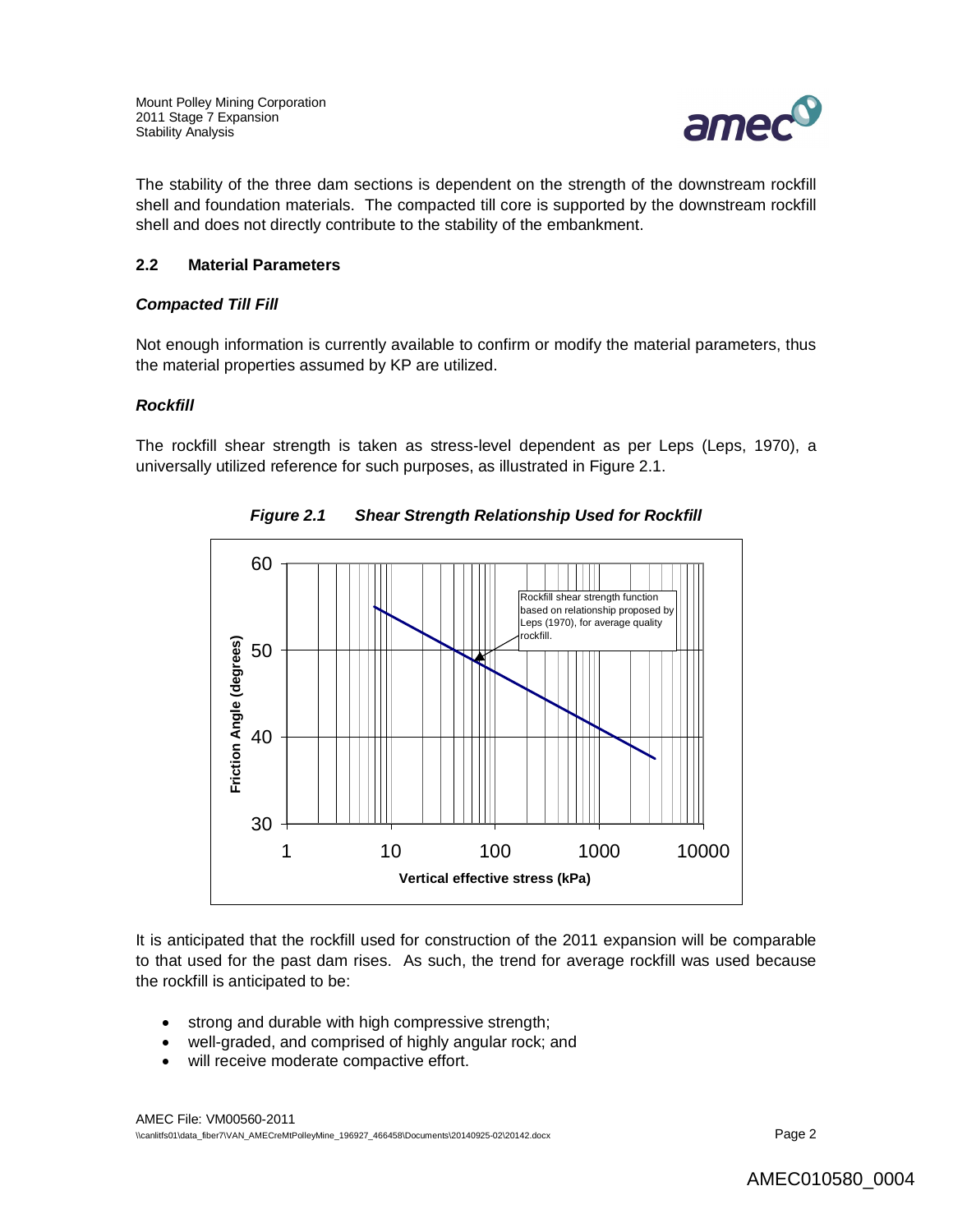

It is the latter point that disqualifies the high quality rockfill trend from Leps (1970) being used.

In the past, KP utilized a different material model for the rockfill to assess the stability of the dams. However, through past experiences with tailings dams AMEC believes that utilizing the Leps (1970) material model closer estimates the actual material properties that exist within the rockfill.

#### *In-Situ Foundation*

According to a previous KP report (KP, 2005) the in-situ foundation conditions are quoted as:

*"The tailings basin is generally blanketed by naturally occurring well graded low permeability glacial till which functions as an in-situ soil liner and precludes seepage loss from the facility. However, a basin liner was constructed just upstream of the Main Embankment to ensure that the basin liner had a minimum thickness of 2 meters throughout the tailings basin. The constructed basin liner was tied into the Main Embankment core zone and the existing basin liner where the in-situ thickness exceeded 2 m.*

The foundation conditions at the Main Embankment consist of low permeability glacial till *material at surface underlain by fluvial and lacustrine silts up to 20 m thick. The foundation conditions at the Perimeter Embankment consist of low permeability glacial till throughout that is generally in excess of 5 m. The foundation conditions at the South Embankment consist of a relatively thin, low permeability glacial till material overlying bedrock. The glacial till is a few meters thick but its thickness is not consistent throughout the South Embankment foundation. It is important not to expose the fractured bedrock and to ensure that the glacial till cover is at least 2 m thick throughout the foundation and that it is tied into the core zone.* 

*Laboratory testwork on the foundation soils indicates that the materials have adequate shear strength to ensure foundation stability of the embankments. Artesian pressures exist at the base of the Main Embankment. Pressure relief wells trenches have been installed at this location to depressurize the underlying glaciofluvial deposits."*

Due to the lack of laboratory results and detailed borehole logs available for review, AMEC is unable confirm or modify the in-situ foundation material properties, thus the material properties assumed by KP are utilized. However, the foundation summary from KP is consistent with the engineering geology for the immediate vicinity of the mine and was reviewed previously during a Dam Safety Review done by AMEC previously for the project (AMEC, 2006).

In addition, stratigraphy conditions that are found in the TSF area is unclear, thus additional investigations will be required to better understand the in-situ conditions. For the 2011 expansion stratigraphy was mainly interpolated from 2005 design report (KP, 2005).

#### *Summary of Material Strength Parameters*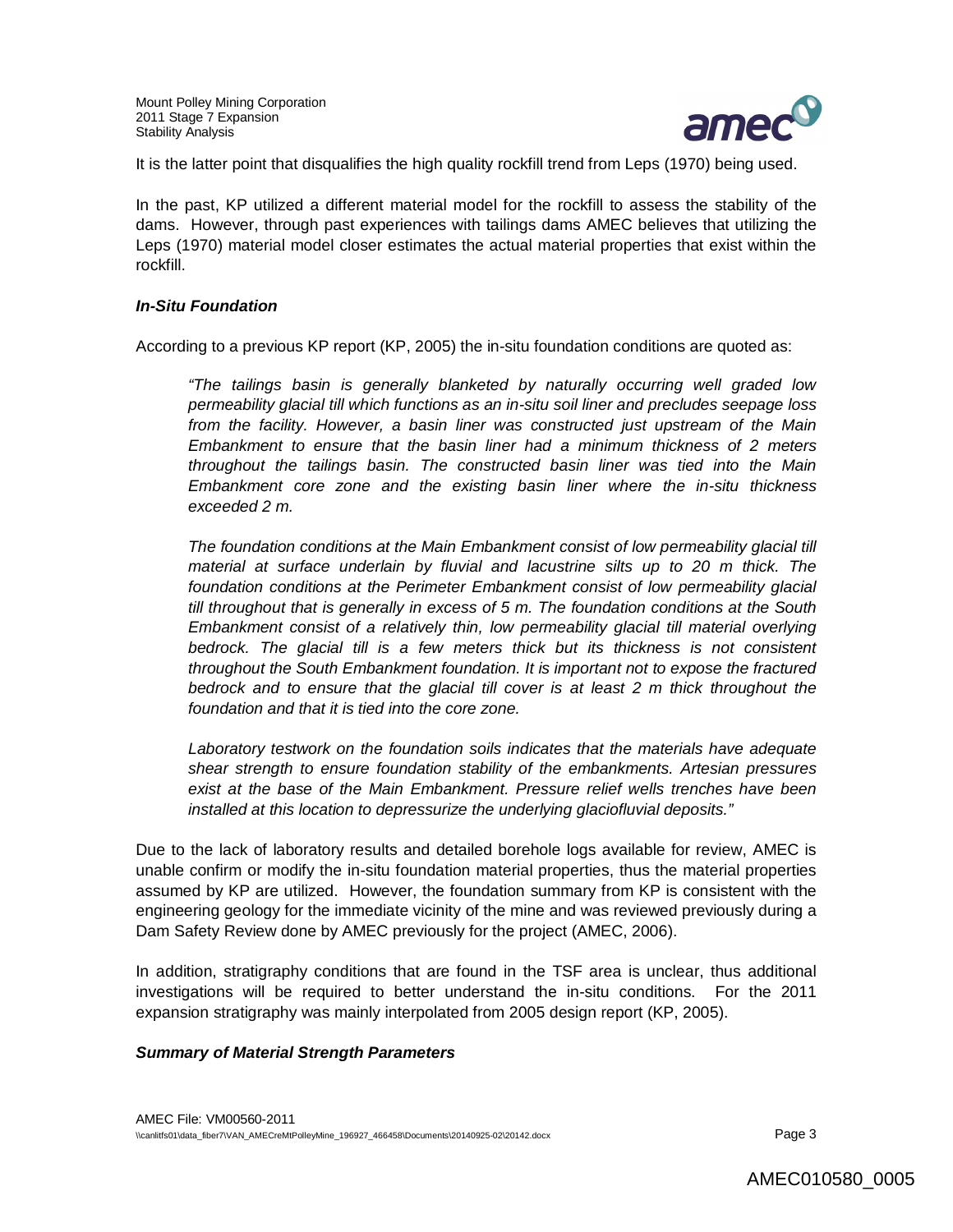

The material strength parameters used in the stability analyses are as summarized in Table 2.1.

| <b>Material</b>                | Yь<br>(Bulk Unit Weight)<br>(kN/m <sup>3</sup> ) | $\phi$<br>(Friction Angle)<br>(degrees)                                                   | c' (Cohesion)<br>(kPa) |
|--------------------------------|--------------------------------------------------|-------------------------------------------------------------------------------------------|------------------------|
| Rockfill (Zone C)              | 22                                               | Defined by Lep's (1970) shear<br>normal function for average<br>quality rockfill (Note 1) | ი                      |
| Compacted Till Fill (Zone S)   | 22                                               | 35                                                                                        | ი                      |
| <b>Ablation Till</b>           | 21                                               | 26                                                                                        | 0                      |
| Glaciolacustrine/Glaciofluvial | 20                                               | 33                                                                                        | 0                      |
| <b>Basal Till</b>              | 21                                               | 33                                                                                        | 0                      |
| Tailings                       | 18                                               | 30                                                                                        | o                      |

*Table 2.1 Material Strength Parameters*

*Note 1. The shear normal function used for the rockfill accounts for the stress-level dependency of the normalized shear strength as expressed by the effective friction angle (') – see Figure 2.1.* 

### **2.3 Pore Pressure Assumptions**

Where possible the current phreatic surfaces were derived from vibrating wire piezometer readings installed in the embankments or into the embankment foundation, as reported in Stage 6B construction report (KP, 2011). Where no piezometric pressure data was available the phreatic surface was estimated using typical phreatic surfaces observed from similar projects.

The phreatic surface for the 2011 expansion was estimated by increasing current phreatic surface on the upstream side of the core by 2.5 m, equivalent to the Stage 7 raise, while maintaining the phreatic surface downstream of the core.

The rockfill was assigned zero pore pressure except where located below the phreatic surface, below which pore pressures at any given point were taken as hydrostatic.

Artesian conditions are modelled in the main embankment to reflect the pore pressures observed in the glaciolacustrine/glaciofluvial sediment unit in that area.

#### **2.4 Minimum Factor of Safety Criteria**

The minimum factor of safety (FoS) criteria for design is 1.3 for short-term (during construction) and 1.5 for long-term (closure) steady state conditions.

## **3.0 STABILITY ANALYSES RESULTS**

The stability analyses of the TSF 2011 expansion were carried out for three sections of the embankment described above. These sections are typical as-built sections as reported in the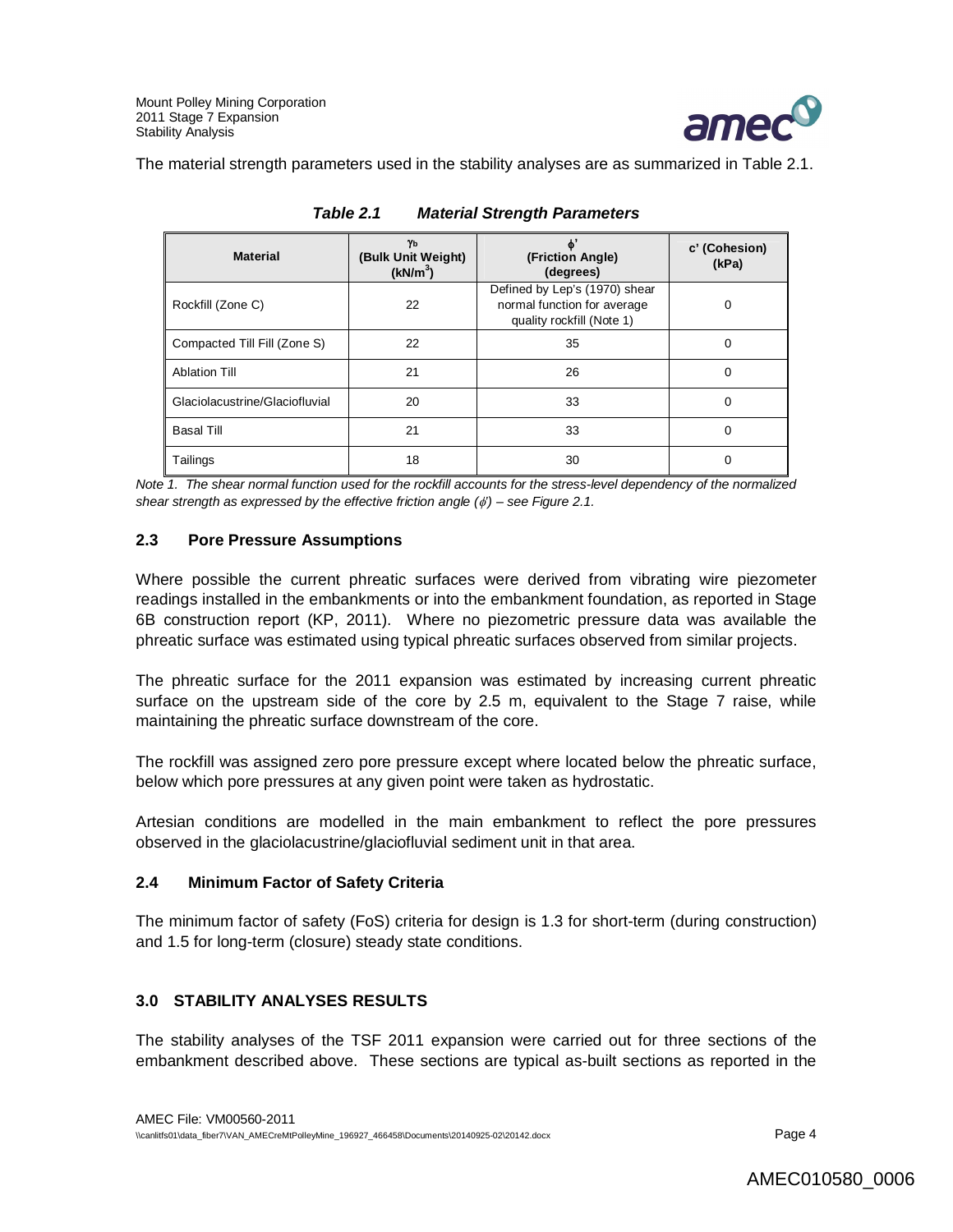Mount Polley Mining Corporation 2011 Stage 7 Expansion Stability Analysis



Stage 6B Construction report (KP, 2011). In addition to the stability analysis of the expansion the current embankment stability was assessed to establish a FoS baseline for comparison. The sections modeled are shown in Figures 3.1 through 3.3 in Appendix A, with a summary Table 3.1 Factor of Safety Summary provided below.

| <b>Section Embankment</b> | <b>Current Conditions</b> | 2011 Stage 7 Expansion | Approximate<br><b>FoS Reduction</b> |
|---------------------------|---------------------------|------------------------|-------------------------------------|
| Main (Ch. 20+45)          | 1.8                       | 1.7                    | 3%                                  |
| Perimeter (Ch. 39+90)     | 2.1                       | 2.0                    | 5%                                  |
| South (Ch. 7+15)          | 2.6                       | 2.4                    | 10%                                 |

| Table 3.1 | <b>Factor of Safety Summary</b> |  |
|-----------|---------------------------------|--|
|           |                                 |  |

The stability analyses identified that the main embankment was the critical stability section for the 2011 expansion. To analyze the 2011 expansion impact on the overall stability of the embankment, a comparison between the current conditions and 2011 expansion was performed. A FoS reduction of about 3% was observed in the main embankment and deemed insignificant to the overall stability of the embankment. Thus, the stability requirement is satisfied for the 2011 expansion.

A more comprehensive embankment stability assessment will be carried out after additional information is gathered during the 2011 expansion and instrumentation installation program.